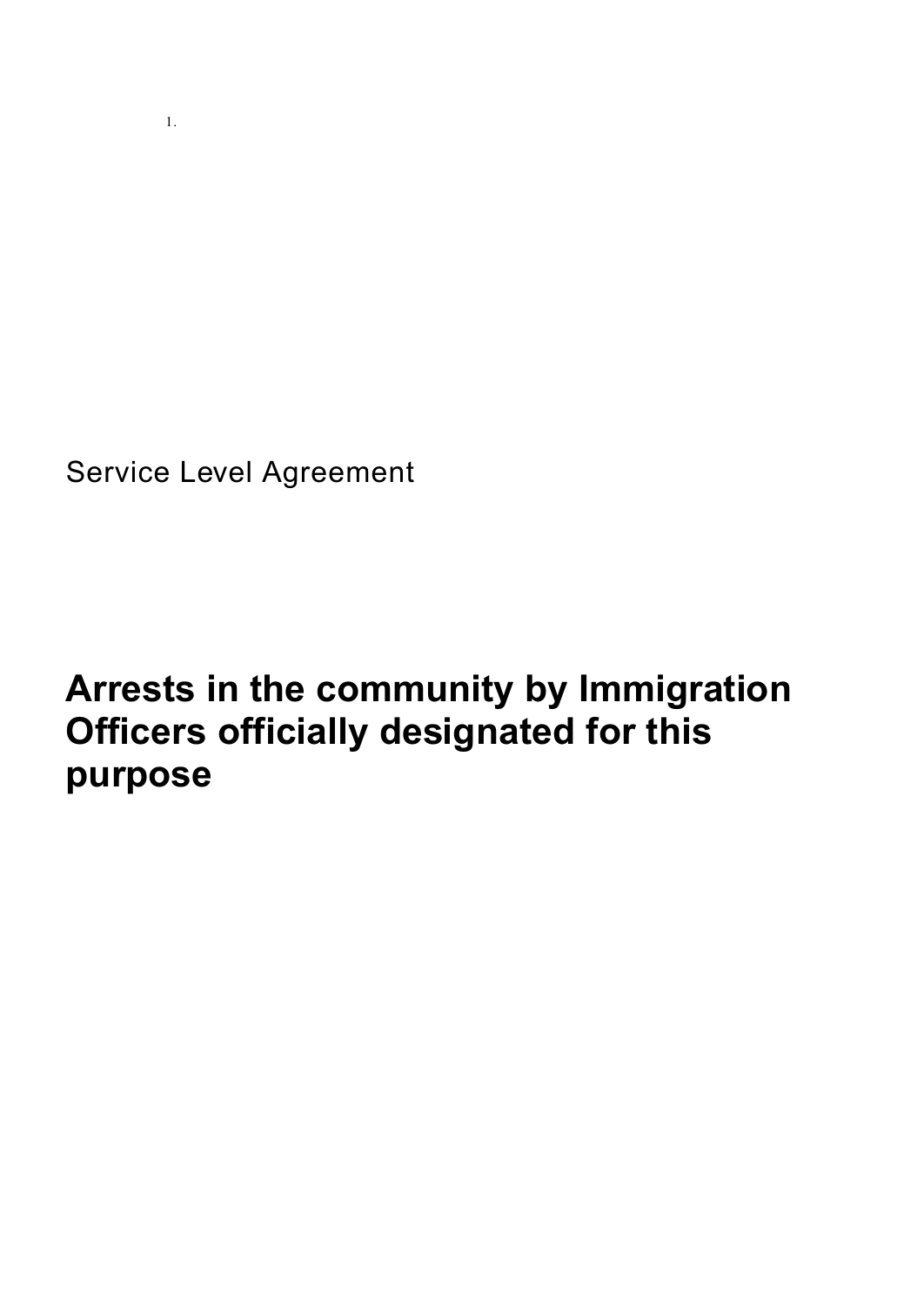# **Table of Contents**

|     | $\begin{minipage}[c]{0.9\linewidth} \begin{tabular}{l} \hline \textbf{0.01} \end{tabular} \end{minipage} \begin{minipage}[c]{0.9\linewidth} \begin{tabular}{l} \hline \textbf{0.01} \end{tabular} \end{minipage} \end{minipage} \begin{minipage}[c]{0.9\linewidth} \begin{tabular}{l} \hline \textbf{0.01} \end{tabular} \end{minipage} \end{minipage} \begin{minipage}[c]{0.9\linewidth} \begin{tabular}{l} \hline \textbf{0.01} \end{tabular} \end{minipage} \end{minipage} \begin{minipage}[$ |  |
|-----|--------------------------------------------------------------------------------------------------------------------------------------------------------------------------------------------------------------------------------------------------------------------------------------------------------------------------------------------------------------------------------------------------------------------------------------------------------------------------------------------------|--|
| 1.0 |                                                                                                                                                                                                                                                                                                                                                                                                                                                                                                  |  |
| 2.0 |                                                                                                                                                                                                                                                                                                                                                                                                                                                                                                  |  |
| 3.0 |                                                                                                                                                                                                                                                                                                                                                                                                                                                                                                  |  |
| 4.0 |                                                                                                                                                                                                                                                                                                                                                                                                                                                                                                  |  |
|     | 5.0 ARRESTS $\cdots$ $\cdots$ $\cdots$ $\cdots$ $\cdots$ $\cdots$ $\cdots$ $\cdots$ $\cdots$ $\cdots$ $\cdots$ $\cdots$ $\cdots$ $\cdots$ $\cdots$ $\cdots$ $\cdots$ $\cdots$ $\cdots$ $\cdots$ $\cdots$ $\cdots$ $\cdots$ $\cdots$                                                                                                                                                                                                                                                              |  |
|     |                                                                                                                                                                                                                                                                                                                                                                                                                                                                                                  |  |
|     |                                                                                                                                                                                                                                                                                                                                                                                                                                                                                                  |  |
|     | ANNEX 'B': RISK ASSESSMENT FORM 10                                                                                                                                                                                                                                                                                                                                                                                                                                                               |  |
|     |                                                                                                                                                                                                                                                                                                                                                                                                                                                                                                  |  |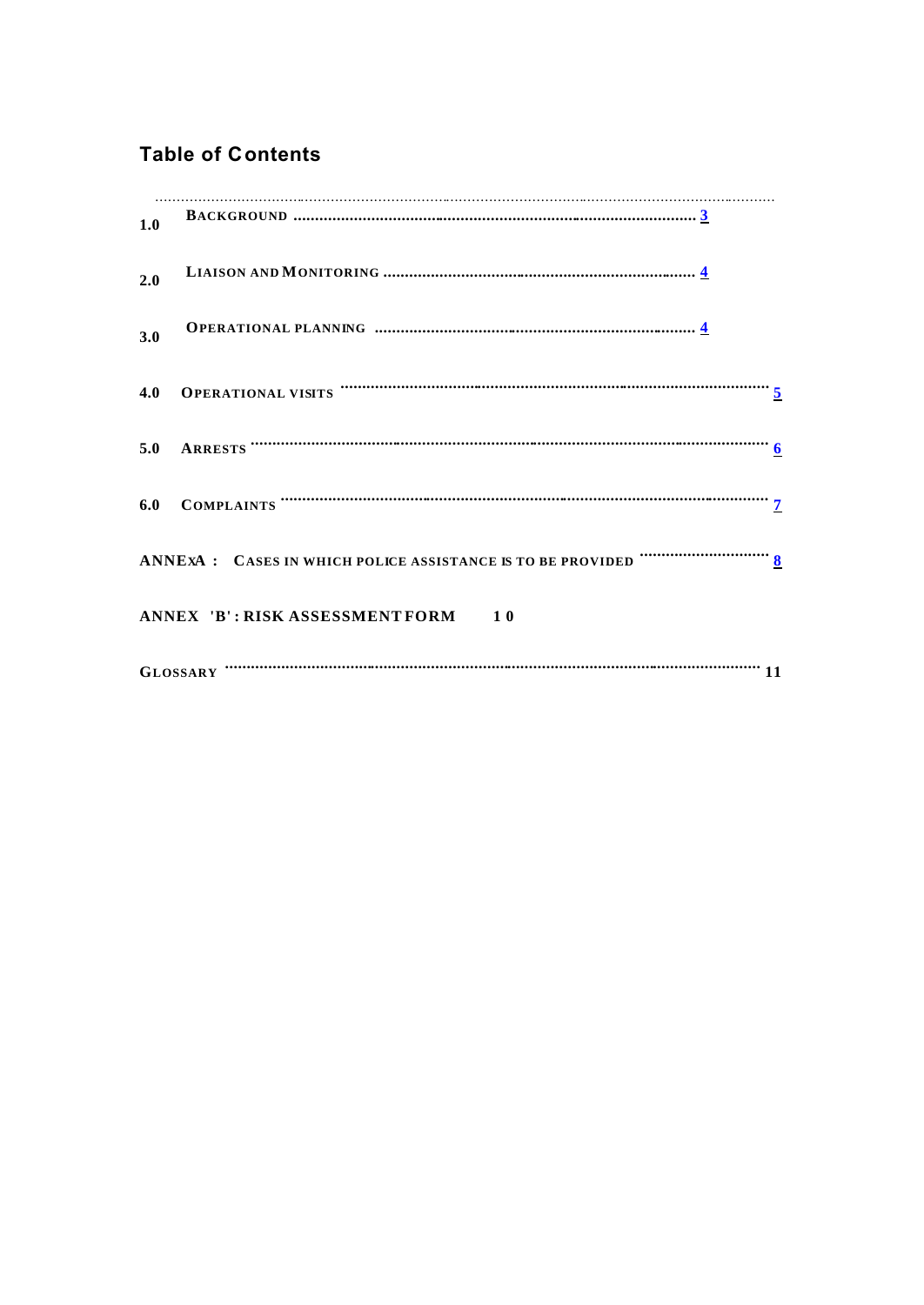# **SERVICE LEVEL AGREEMENT BETWEEN THE METROPOLITAN POLICE SERVICE AND HM IMMIGRATION SERVICE**

### **Arrests in the community by Immigration Officers officially designated for this purpose**

#### **2. BACKGROUND**

- 2.1. The Immigration and Asylum Act 1999 extends the existing powers of immigration officers. In particular, new powers of arrest, entry, search and seizure have been created. These powers enable immigration officers who have been officially designated to make arrests in certain circumstances without the presence of police.
- 2.2. A joint Immigration Service (IS) and Metropolitan Police Service (MPS) pilot project was established by the Immigration Service at Becket House, St Thomas Street, SE1 in January 2000. Following a bespoke training course of four weeks, officially designated immigration officers were able to use their new powers in operational situations, with police initially in attendance to provide support and feedback. The pilot project was successful and it has now been agreed that appropriately trained immigration officers may conduct their own operational visits in the MPD without the need for full police support.
- 2.3. The project developed:
	- 2.3.1. Expertise in the arrest of immigration offenders exclusive of the support of police, without raising tensions in the local community, whilst ensuring the safety of immigration officers working in this field,
	- 2.3.2. An improved flow of intelligence and information between the IS and the MPS.
- 2.4. Both parties to this SLA agree to share information and intelligence in accordance with the law, and so far as relevant to the execution of their duties and the safety of officers.
- 2.5. The pilot scheme s development was closely monitored throughout by a joint IS/MPS working group. The working group recommended that the new working practices should be formally adopted throughout the MPD.
- 2.6. It is anticipated that by November 2001 there will be 48 more officers from the IS trained in this role. They will join the already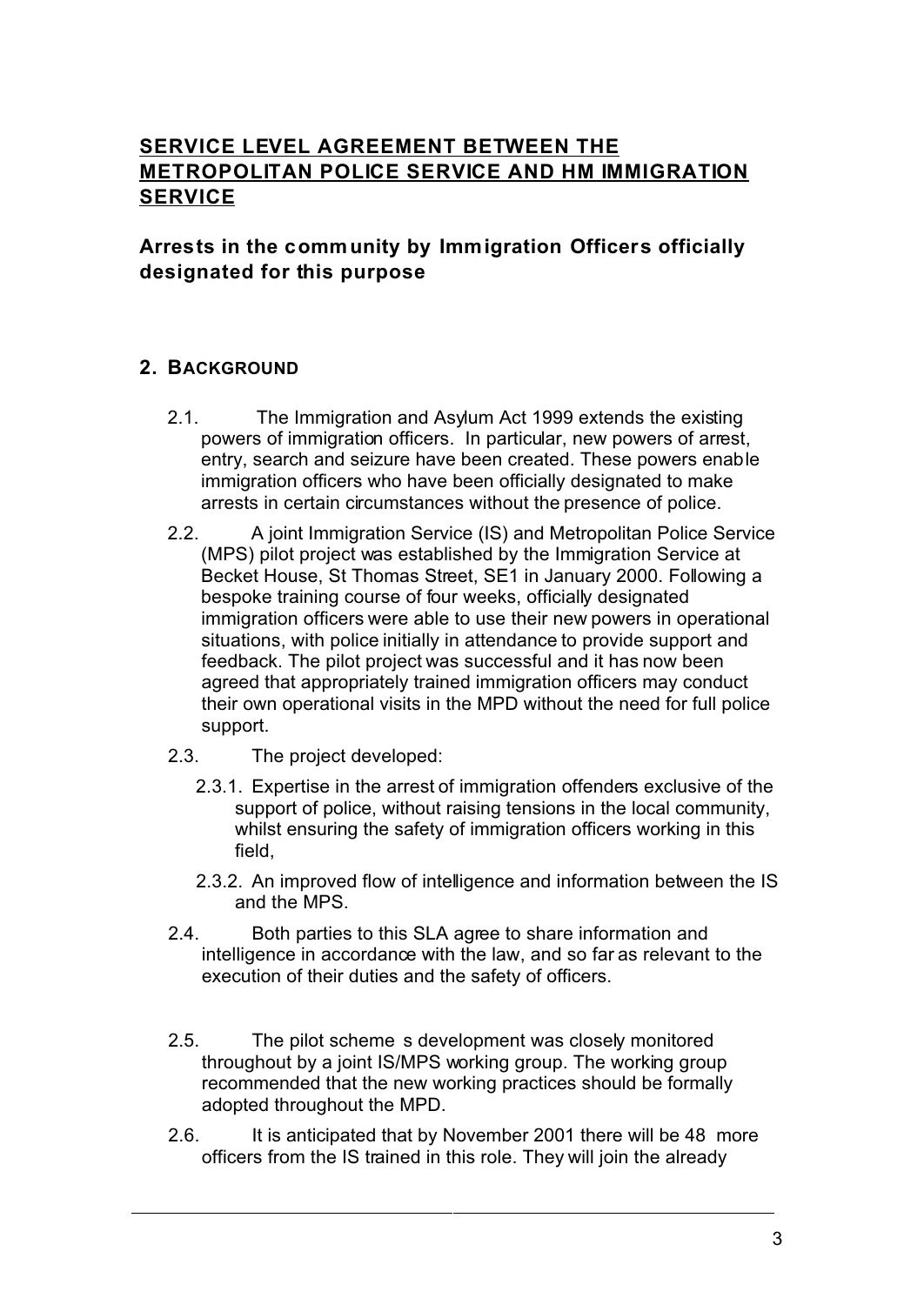existing teams at Becket House or be assigned to other teams to be created in Croydon and at Eaton House near Hounslow.

2.7. The pilot project was conducted in the boroughs of Newham and Barking & Dagenham. It is proposed now to develop the programme by a steady deployment throughout the rest of the MPD.

#### **3. LIAISON AND MONITORING**

- 3.1. Liaison points will be established for the two Services. This will be an officer not below the rank of Inspector for the MPS in each borough and an operational Chief Immigration Officer for the Immigration Service.
- 3.2. Each agency will be responsible for preparing periodic reports for their respective senior management, focusing on statistical information, visits conducted, persons arrested, and details of any incidents. .
- 3.3. A Steering Group comprised of policy representatives from both the Metropolitan Police and the Immigration Service will meet as necessary to consider any policy and strategic issues.

#### **4. OPERATIONAL PLANNING**

- 4.1.Risk Assessment
	- 4.1.1. The Immigration Service (IS) will identify cases for investigation by their arrest team. They will conduct all Home Office checks and enquiries with agencies other than the police. In doing so they will comply with the guidelines outlined at Annex A.
	- 4.1.2. The IS will make an initial risk assessment of each case and forward a copy of the risk assessment form at Annex B to the relevant Borough Intelligence Unit (BIU).
	- 4.1.3. The BIU at the local station will conduct intelligence checks on CRIMINT, CRIS, PNC and other systems as appropriate. Any such checks already carried out by the IS will be recorded clearly on the risk assessment form. The BIU will make relevant comments/additions to the risk assessment and return it to the immigration officer dealing within 72 hours.
	- 4.1.4. The immigration officer will make a final risk assessment, which will be reviewed by a CIO. Provided that s/he is satisfied that the offender falls outside the police assistance requirements as defined at Annex A , the CIO will authorise an operational visit in writing.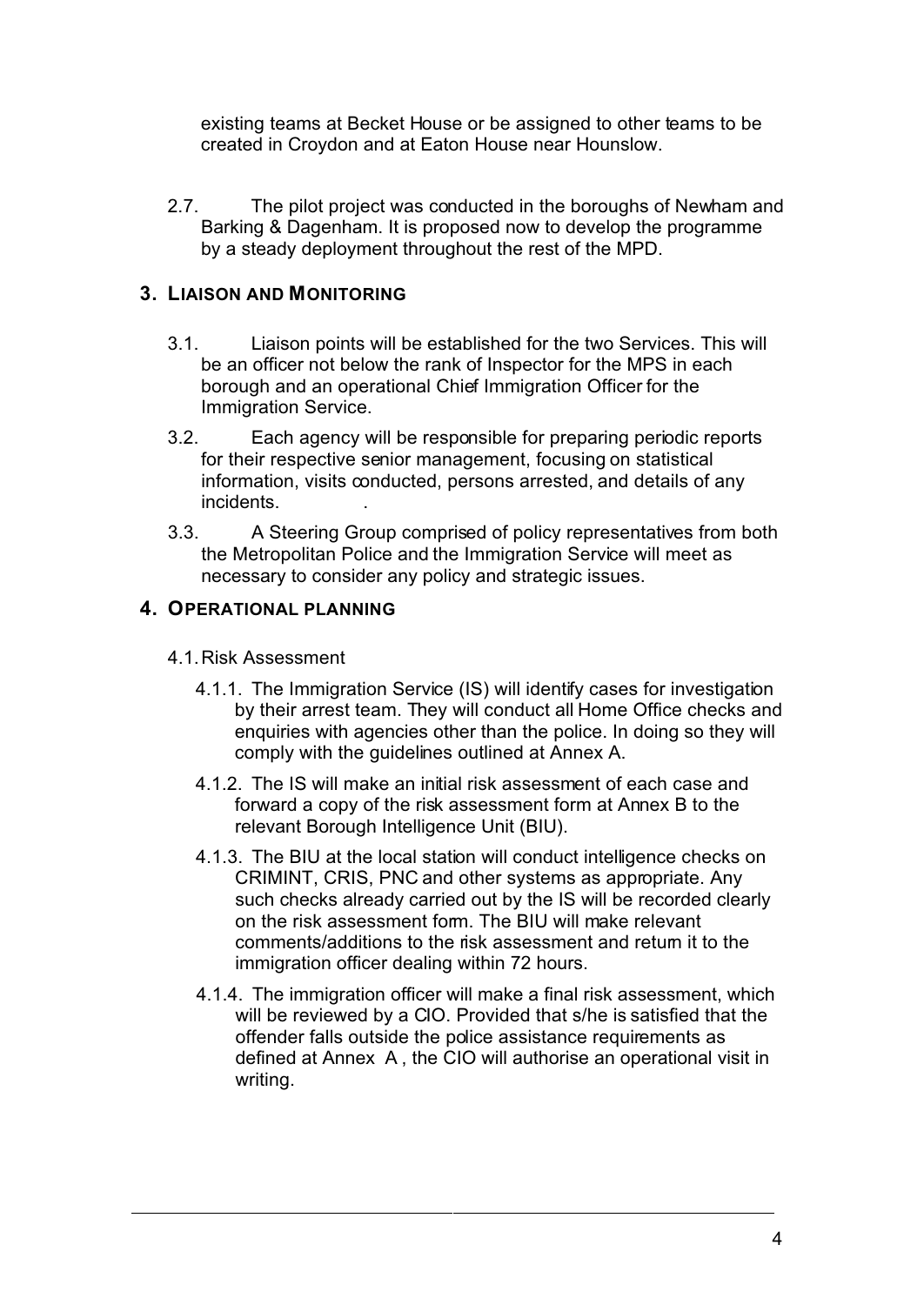#### **5. OPERATIONAL VISITS**

- 5.1.Immigration Officers will only conduct visits without police assistance on the written authority of a CIO.
- 5.2.Where visits are to be carried out without an accompanying police presence, immigration officers will inform the local CAD room in advance of their itinerary keeping them updated when they enter or leave premises.
- 5.3.A small number of officers, including the IS Crime Investigation Section (CIS) based at Becket House, will have a distinct role of investigating immigration related crime with a view to prosecution. This involves interviewing victims, witnesses and arresting suspects. Inevitably, their enquiries will be conducted throughout the MPD. Their activities will be conducted following local risk assessment as outlined in Section 3. Where the operation to be conducted falls outside the criteria specified in Annex A, advice will be sought from the relevant BOCU.
- 5.4.Communications will be the subject of a separate protocol between the MPS and IS. It is intended that IS staff will use their own Met Radio equipment on the MPS system.
- 5.5.Where arrests are made, compliant prisoners will normally be carried in IS vehicles to the local police station with custody facilities. Where prisoners are non-compliant or too difficult to be conveyed in unprotected vehicles, local police transport will be arranged by radio.
- 5.6.The police will provide assistance in accordance with the MPS policy on grading of calls.
	- 5.6.1. Where immigration officers are still at the venue and in potential danger, police response will be classified as immediate (within twelve minutes).
	- 5.6.2. Where immigration officers are still at the venue and not in potential danger or have withdrawn to a place of safety, police response will be classified as soonest (within one hour).
	- 5.6.3. Where police resources are not likely to meet the request as in s. 4.6.2, police controllers may wish to refer the immigration officers to the police station, in order to arrange an appointment at a later time or date.
	- 5.6.4. Where immigration officers need to conduct follow-up visits or conduct enquiries at an address of a suspect where a risk assessment has previously been conducted, they must still first contact the relevant BIU to have CRIMINT checks updated.
- 5.7.Visits to a follow-up address can be authorised verbally by a CIO but the officer making the request and the officer granting it, including details of whom they have spoken with, must make a written record.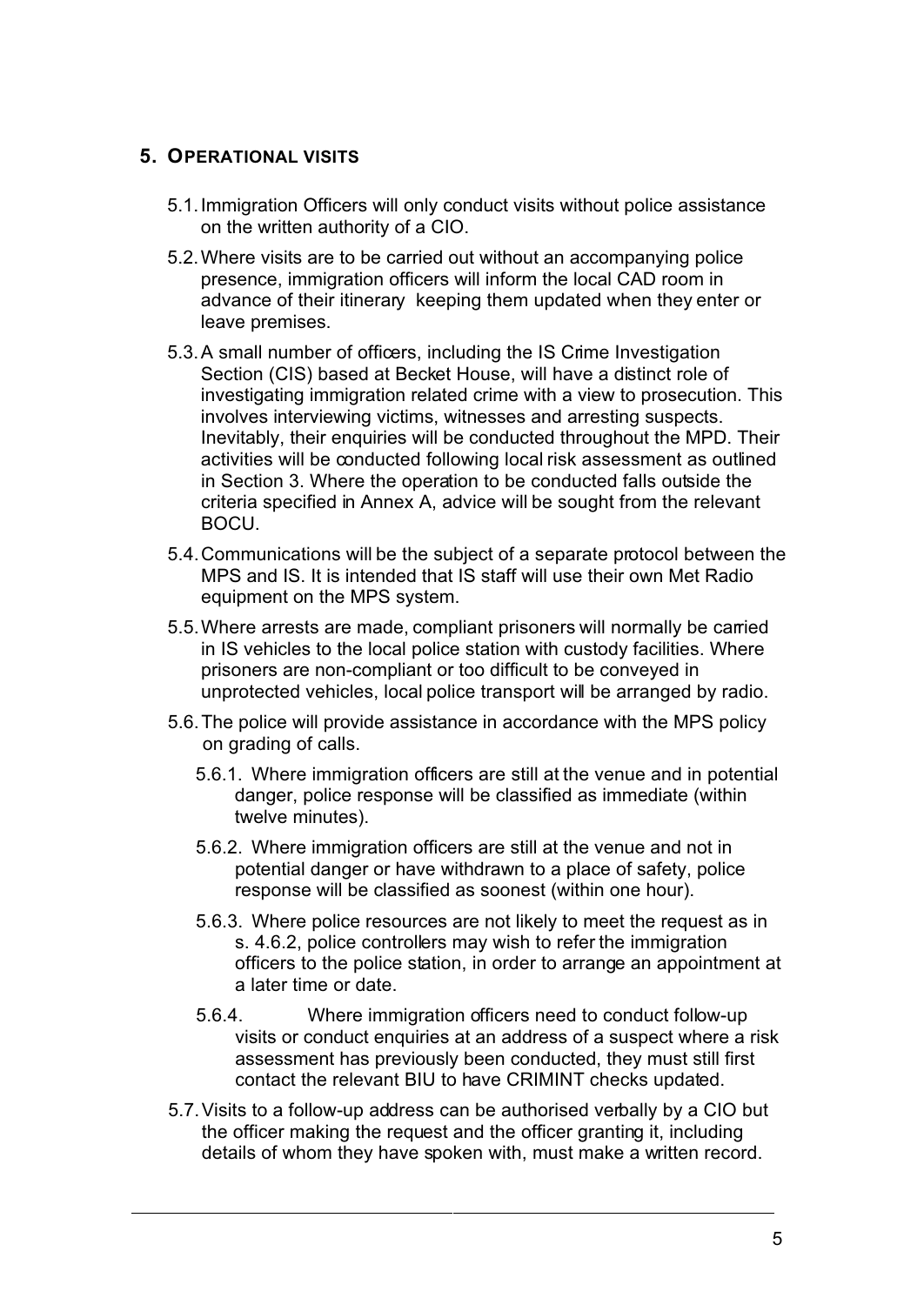- 5.8.Immigration officers will prepare intelligence reports after each visit for the purposes of internal intelligence and officer safety. Intelligence reports and any premises search book will be copied to the local BIU for inclusion in their premises search register.
- 5.9. Any visit that does not fall within the scheme criteria should be referred to a CIO, who will contact the designated liaison Inspector to discuss how to progress the case.
- 5.10. When evidence relating to any offence other than immigration offences is discovered by IS officers, they will secure persons arrested at the premises and liaise with the local control room to agree a course of action. If the risk assessment to the IS officers changes, they will withdraw from the premises with their prisoner.
- 5.11. Occasionally, officially designated immigration officers may need to gain access to premises by force to search or to execute a search warrant. In these circumstances, where access is denied by the householder, they will seek police assistance to effect entry.

# **6. ARRESTS**

- 6.1.There is a Common Law requirement to take arrested offenders to police stations. Consultation between the relevant liaison officers should take into account staffing levels when an operation is planned as well as anticipating relevant cell space.
- 6.2. Police custody staff will conduct initial processing of prisoners. Searching of prisoners, further enquiries and interviews will be conducted by IS staff.
- 6.3. Immigration officers making arrests will have their original notes stamped by the MPS ATR machines.
- 6.4. The IS will strive to remove detained persons from police stations within 24 hours. Family removal cases will usually be removed immediately as in 5.5.
- *6.5. Family removal cases*
	- 6.5.1. Cases involving family removals must be approached with sensitivity and careful planning. Consultation will take place between the local BOCU liaison officer and IS prior to visiting an address to conduct a family removal.
	- 6.5.2. Arrested family members must be brought before a custody officer, as Immigration Act detention papers cannot be served until the prisoner is in a designated place of detention.
	- 6.5.3. Immediately they are brought before the custody officer, family members will be served with the relevant detention papers by the immigration officer and removed to an IS detention centre by pre arranged IS transport.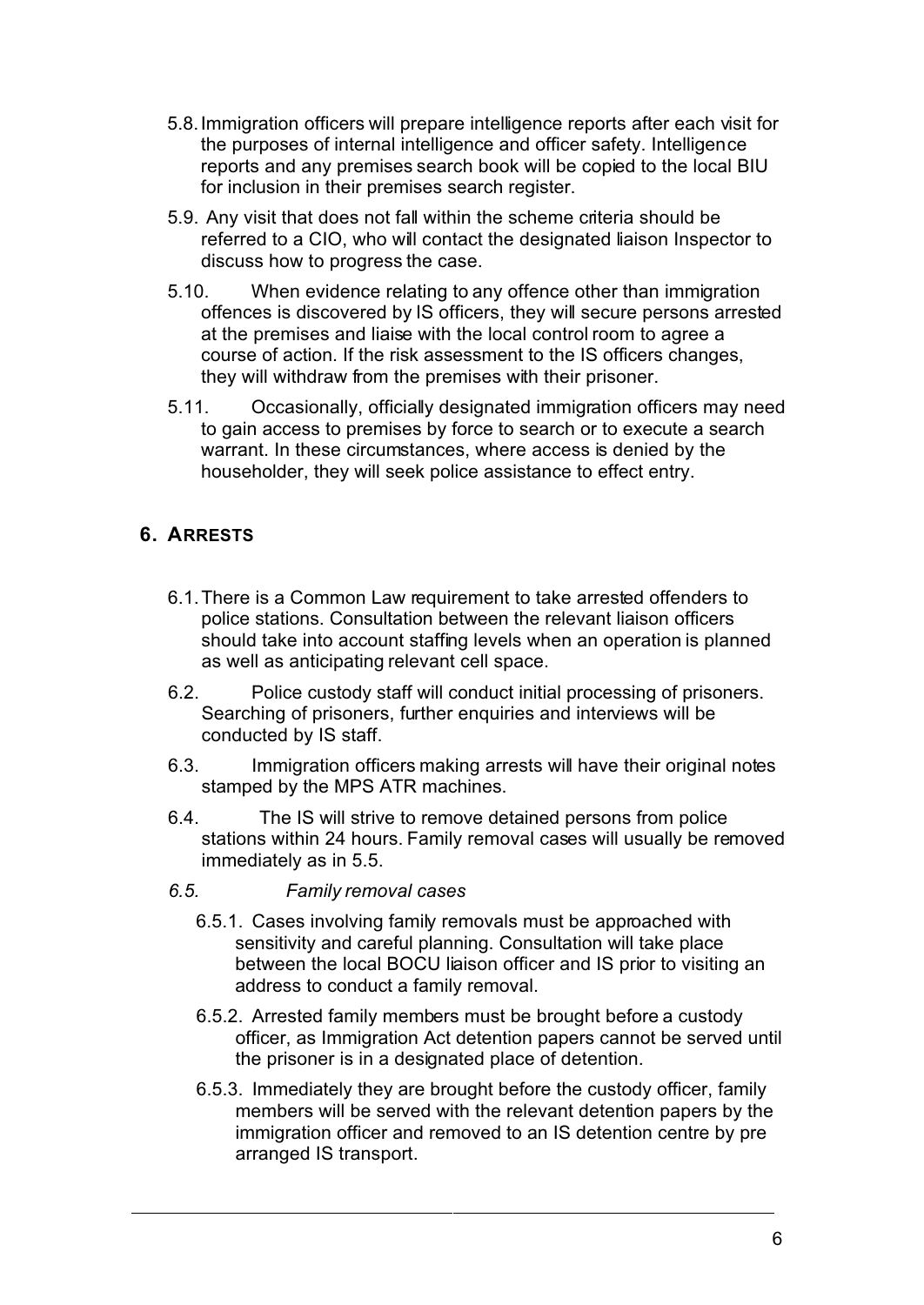6.5.4. Generally these procedures relate to heads of household only and no enforcement action is taken against children under the age of 16. When children are accompanying their parents, they will either remain in the company of the immigration officer or, in the case of infants, will remain with a parent. In these circumstances they will not be subject of a custody record.

#### **7. COMPLAINTS**

- 7.1.All complaints about the conduct of immigration officers made to police should be forwarded to the designated IS Inspector through the police liaison Inspector. The officer receiving the complaint should complete an immigration complaint form and the complainant advised that the case would be forwarded to the Immigration Service for further action.
- 7.2.Complaints alleging criminal actions by immigration officers will also be forwarded to the Crime Manager of the BOCU concerned. In such cases the complaint will not be investigated by the Immigration Service until the advice and consideration of the Crime Manager has been received.
- 7.3. The IS Inspector will log all complaints against officers arising out of the scheme and arrange for the special IS internal complaints procedures to be invoked.

This document has been agreed by, and served on, the requisite parties

**Signed: Signed: Mike Stanley Michael Todd Assistant Director Assistant Commissioner** for and on behalf of for and on behalf of **United Kingdom Commissioner of Police Immigration Service 6 and 19 and 19 and 19 and 19 and 19 and 19 and 19 and 19 and 19 and 19 and 19 and 19 and 19 and 19 and 19 and 19 and 19 and 19 and 19 and 19 and 19 and 19 and 19 and 19 and 19 and 19 and 19 and 19 and** 

Dated: **Dated:** Dated: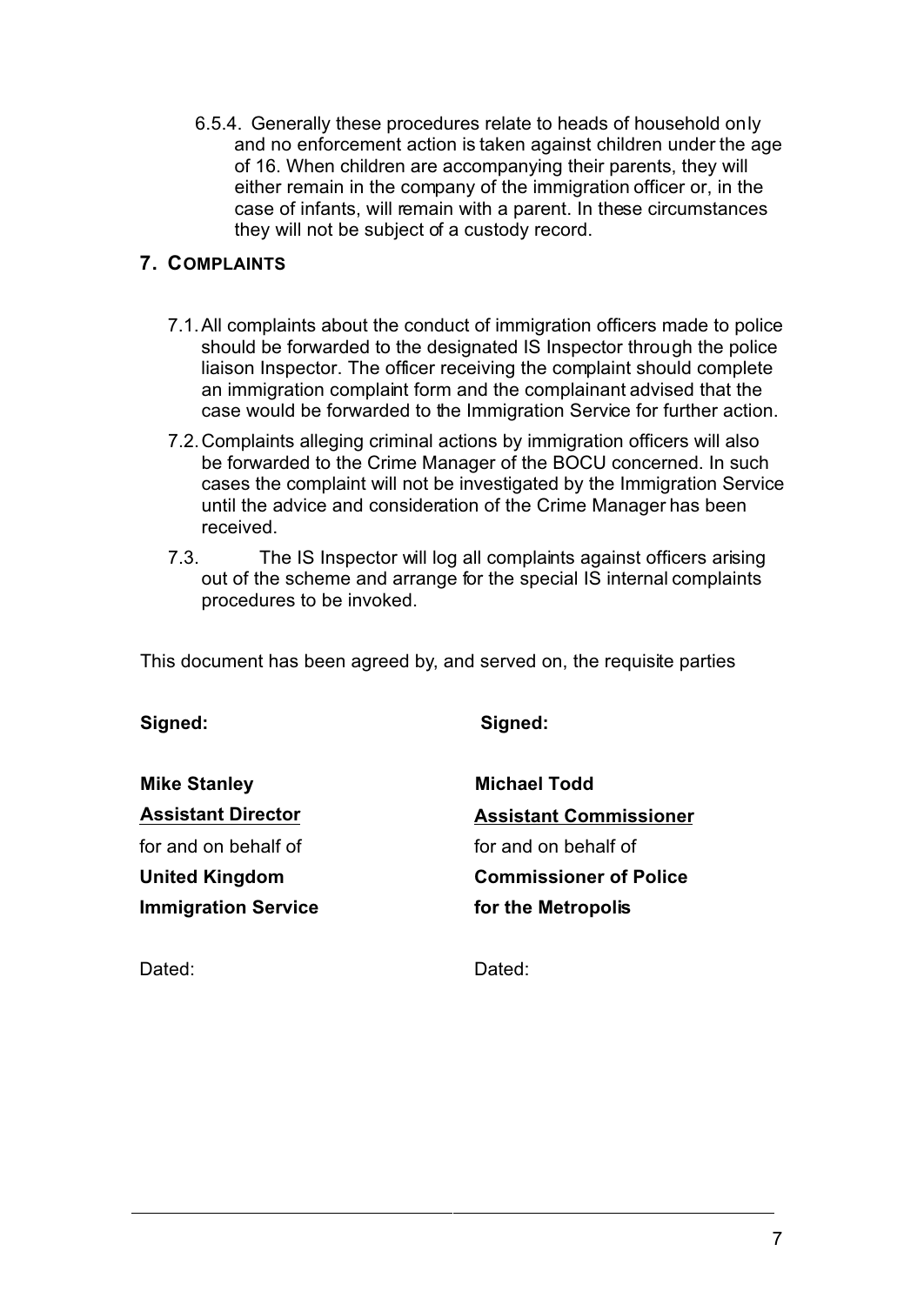#### **ANNEX A : CASES IN WHICH POLICE ASSISTANCE IS TO BE PROVIDED**

The following types of operational visits to arrest an offender will not be carried out without police assistance:

- I. Middle and upper tier operations (i.e. where more than three arrests are anticipated); or
- II. Where police indicate that a visit by immigration officers alone would be inappropriate; or
- III. High profile/media cases unless authority is given by the Deputy Director, Immigration Service Regional Operations (ISRO), and
- IV. Where intelligence suggests that the suspected offender or others at the address to be visited,
	- $\Box$  may react violently or otherwise provide hostile resistance to arrest,
	- $\Box$  is suffering from serious illness,
	- $\square$  is mentally unstable,
	- $\Box$  is engaged in other criminal activity (unless permission granted by police).